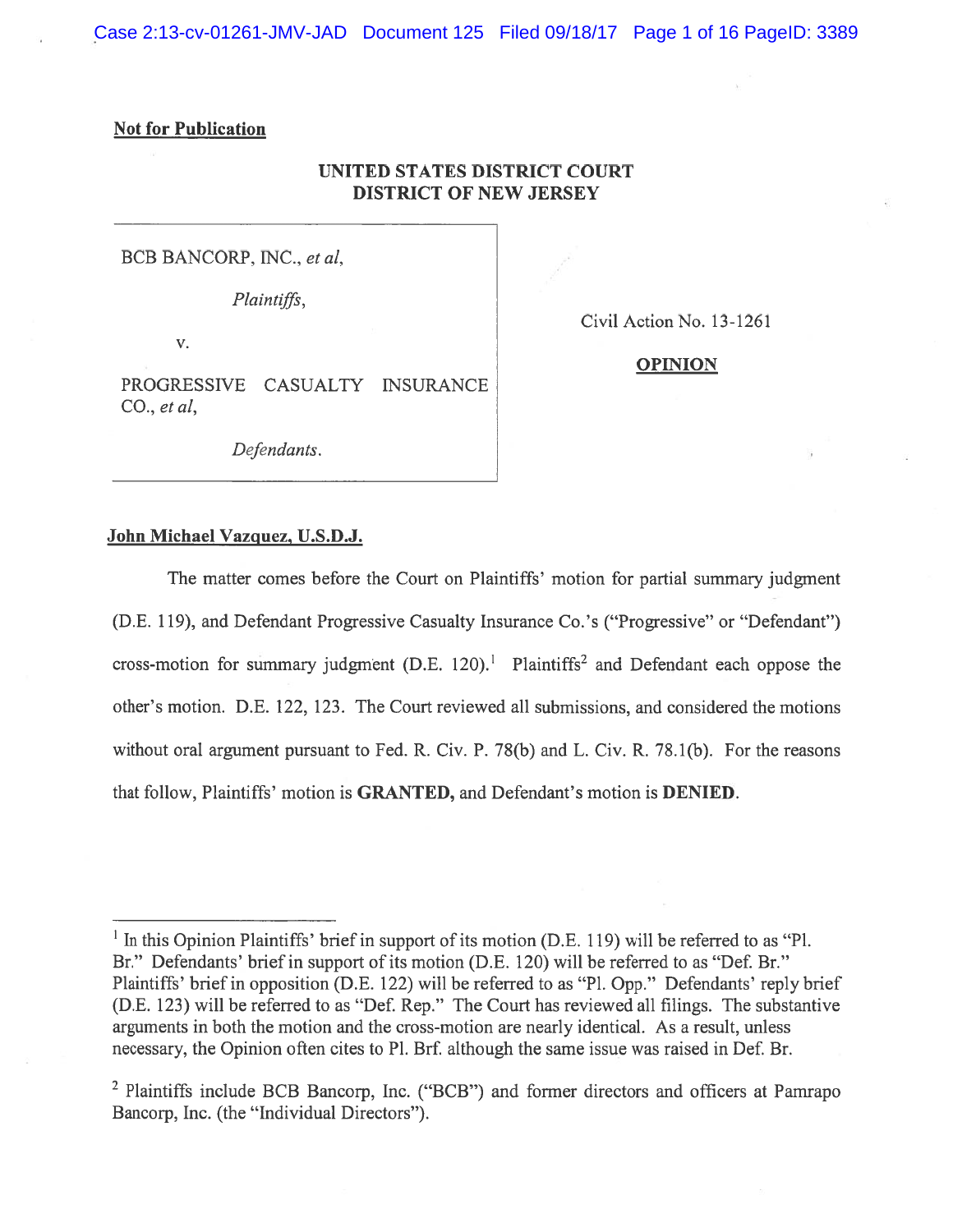### I. BACKGROUND

This insurance dispute stems from <sup>a</sup> corporate merger between two banks, BCB and Pamrapo Bancorp, Inc. ("Pamrapo"), who is not <sup>a</sup> party. As will be discussed, Plaintiffs were all named as defendants in <sup>a</sup> New Jersey state court shareholder class action that led to the instant insurance coverage litigation. The underlying matter stemmed from the merger of Pamrapo and BCB.

#### The Policy

Prior to the merger, Pamrapo had a "claims-made"<sup>3</sup> directors and officers liability insurance policy (the "Policy") with Progressive covering the period from June 15, 2009 through June 1, 2010 (the "Policy Period"). Plaintiffs' Statement of Material Facts ("Plfs' SOMF") ¶[17, 21. The "Company," according to the terms of the Policy, was comprised of four Pamrapo entities. Id.  $\parallel$  24. All of Pamrapo's officers and directors, including the individual director Plaintiffs ("Individual Directors") here, were "Insured Person[s]" as defined in the Policy.<sup>4</sup> Id.  $\P$  19. Pursuant to the Policy, Progressive was to provide coverage for <sup>a</sup> loss resulting from claims made during the Policy Period against the insured.<sup>5</sup> Progressive was obligated to cover loss that "the

 $3$  A "claims made" policy is different than an "occurrence" policy. See Zuckerman v. National Union Fire Ins. Co., 100 N.J. 304, 310 (1985). In the former, timely notification to the insurance company by the insured of the claim is part and parcel of the policy itself. Id., at 324 ("[T]he event that invokes coverage under a 'claims made' policy is transmittal of notice of the claim to the insurance carrier."). In an occurrence policy, by comparison, insurance covers pertinent events that occur while the policy is in effect even if the insured does not learn of the claim until afier the policy has expired.

<sup>&</sup>lt;sup>4</sup> "Insured Person" included "any past, present or future director, member of the board of trustees, officer, [or] Employee." Declaration of Michael S. Steinberg ("Steinberg Decl.") Ex. 1 at PlC 00268.

<sup>&</sup>lt;sup>5</sup> "Loss" is defined as "defense costs and any which the Insured is legally obligated to pay resulting from <sup>a</sup> Claim, including damages, judgment, settlements, and pre- and post-judgement interest."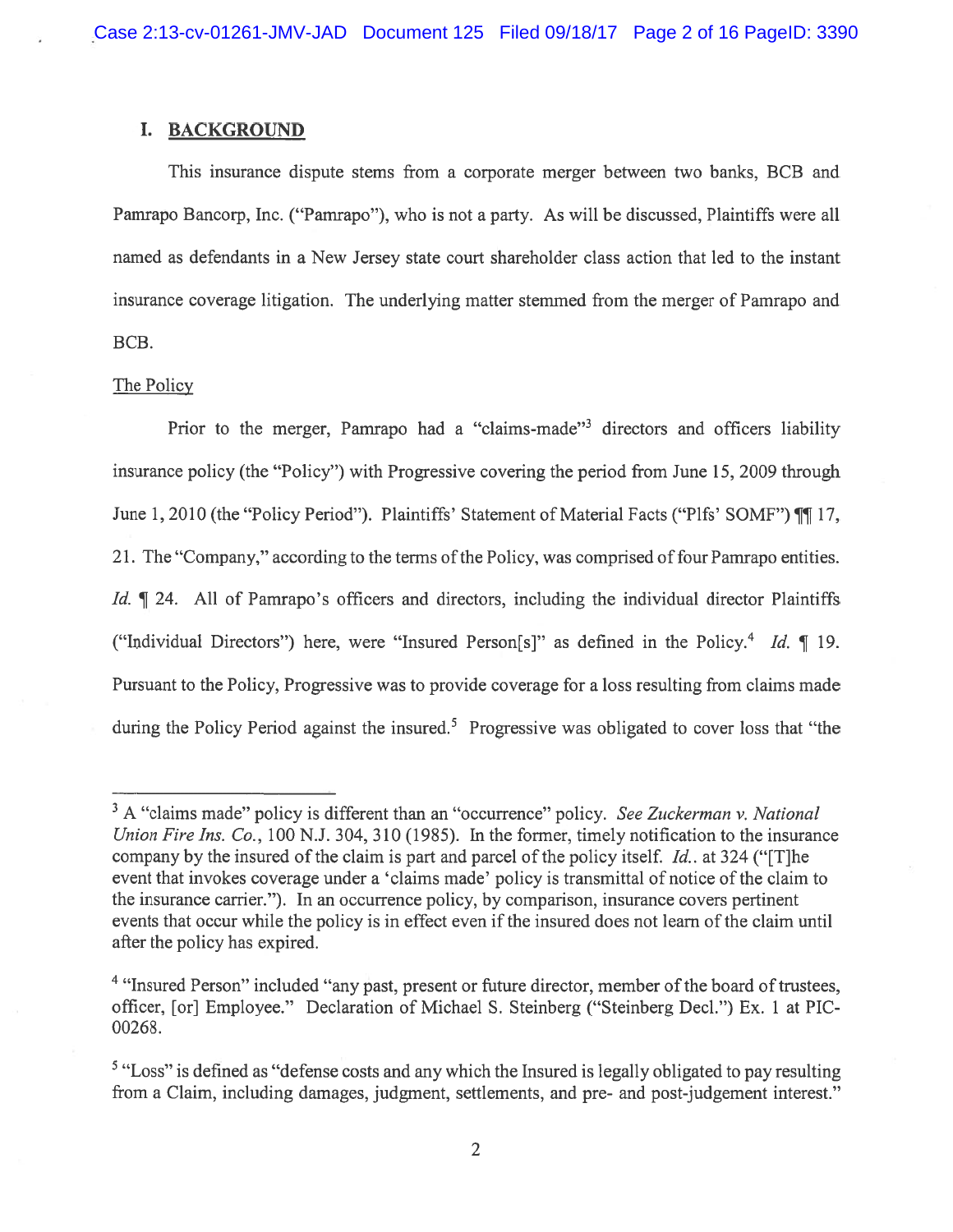Company has agreed to or is legally permitted or required by law to indemnify the Insured Persons." Id. ¶ 20.

Nevertheless, under the "Other Insurance or Indemnification" provision, Progressive's coverage was to be excess coverage ifthere was any other non-excess insurance available or if an insured was entitled to indemnification from "any entity other than the Company." Id.  $\P$  22. The provision provided as follows:

> This Policy shall not be subject to the terms of any other insurance. All Loss, including Defense Costs, payable under this Policy shall be excess to:

- (1) any other existing insurance regardless of whether collectable, including but not limited to, any insurance under there is <sup>a</sup> duty to defend, unless such other insurance is written only as specific excess insurance over the Limits of Liability providing by this Policy; and
- (2) indemnification to which an Insured is entitled from any entity other than the Company.

Progressive's Statement of Material Facts Not in Dispute ("Progressive's SOMF") ¶ 11.

Although the Policy included <sup>a</sup> section entitled "Mergers and Acquisitions," it is not applicable to this dispute as it addressed coverage for additional employees that Pamrapo may have acquired through a merger or acquisition during the Policy Period. Plfs' SOMF ¶ 26. Here, the merger between Pamrapo and BCB occurred after the Policy Period. Significantly, however, the Policy does not expressly exclude coverage for the surviving entity of <sup>a</sup> merger that occurred outside of the Policy Period.

Steinberg Decl. Ex. 1 at PIC-00294. "Claim" includes "a civil proceeding commenced by the service of a complaint." Id. at 6.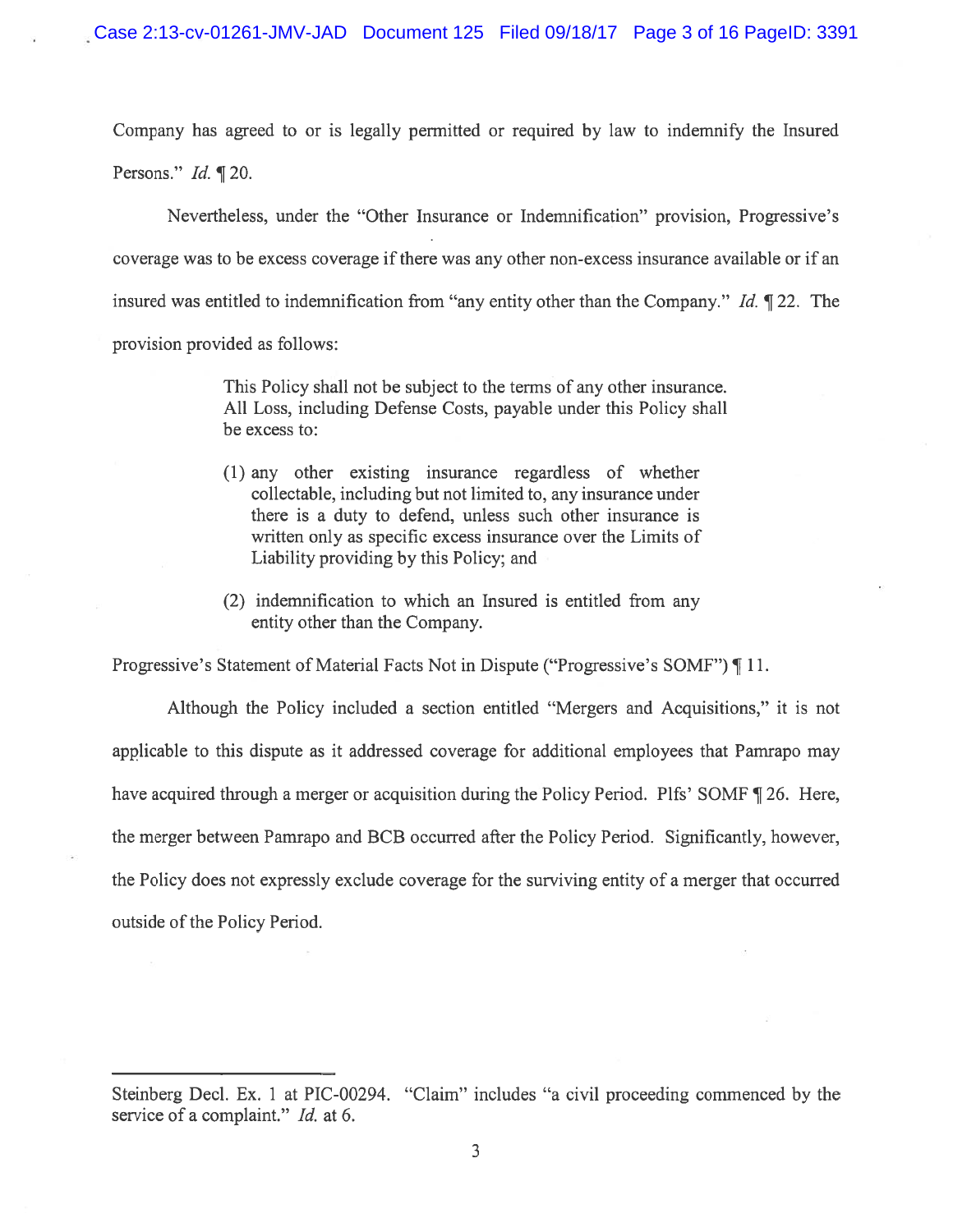## The Merger

On June 30, 2009, Pamrapo and BCB announced that they had signed <sup>a</sup> merger agreemen<sup>t</sup> ("Merger Agreement") pursuant to which Pamrapo would merge into BCB. Id.  $\P$  5. The merger was consummated on July 6, 2010 after final shareholder and board approval. As set forth the in the Merger Agreement, Pamrapo was merged with and into BCB; thus, BCB was the surviving entity. Id.  $\P$ 9. The merger was effected "in accordance with the New Jersey Business Corporation Act ("NJBCA")," and the entities agreed that the merger "shall have the effects set forth in the NJBCA." Id. ¶ 10.

In addition, the Merger Agreement provided that BCB "shall indemnify and hold harmless" Pamrapo's employees, including its officers and directors, as to defined claims<sup>6</sup> to the fullest extent that the employees would have been entitled to under Pamrapo's Certificate of Incorporation, bylaws, or certain disclosed agreements. *Id.*  $\P$  11. Pamrapo's Certificate of Incorporation, in turn, provided that Pamrapo would indemnify its officers and directors to the fullest extent authorized by the NJBCA. Steinberg Decl. Ex. 13, Art. 10. Specifically, the Certificate of Incorporation stated as follows:

> Each person who was or is made <sup>a</sup> party or is threatened to be <sup>a</sup> made <sup>a</sup> party to or is otherwise involved in any action, suit or proceeding, whether civil, criminal, administrative or investigative (hereinafter <sup>a</sup> "proceeding"), by reason of the fact that he or she is or was <sup>a</sup> director or an officer . . . shall be indemnified and held harmless by the Corporation to the fullest extent authorized by the New Jersey Business Corporation Act...

Id.

 $6$  The parties do not dispute that the underlying shareholder class action qualified as a claim under BCB's indemnification provision.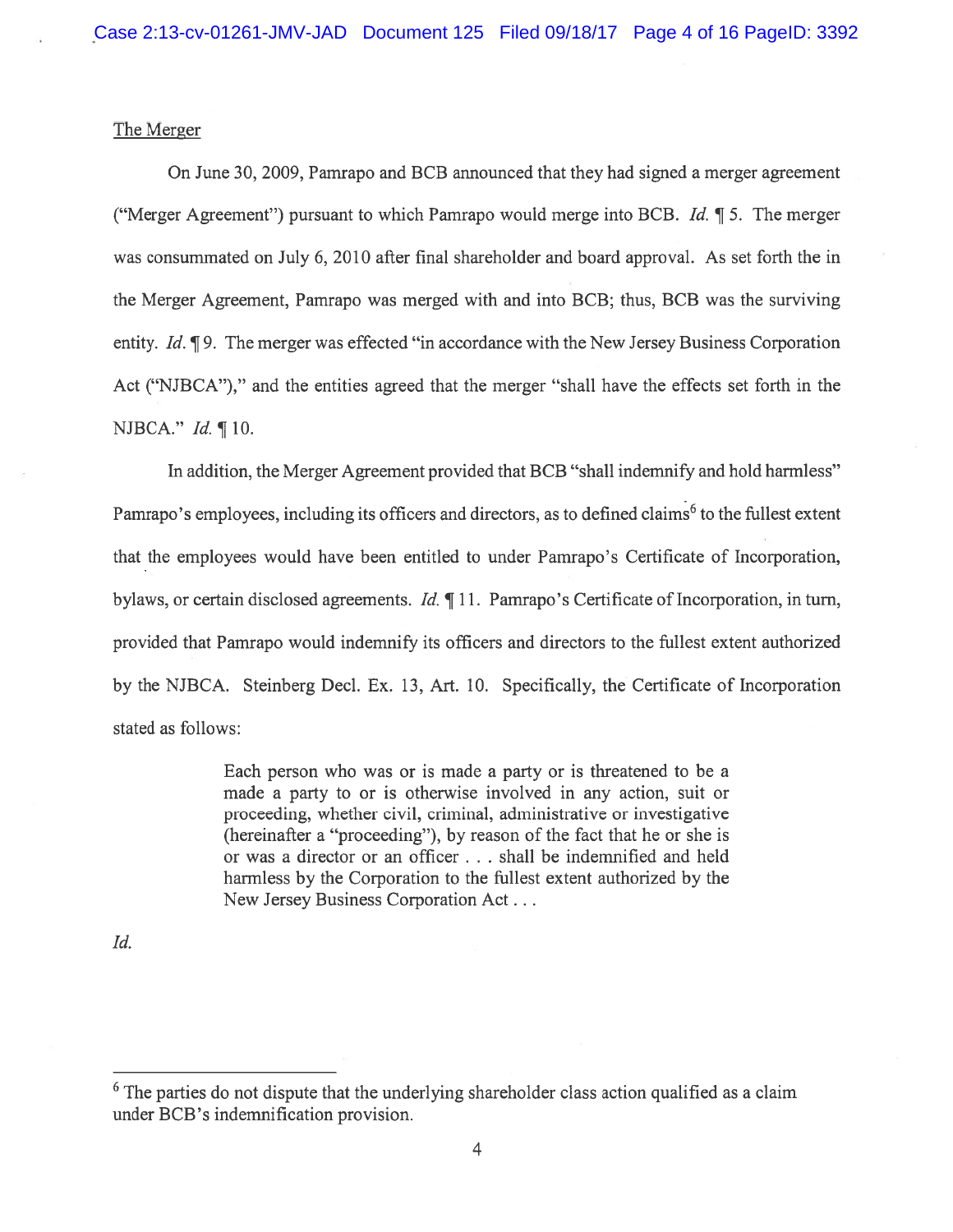Schedule 3.37 of Pamrapo's Disclosure Schedule for the merger recognizes that Pamrapo's directors were involved in the class action suit and that these claims were subject to coverage under the Policy. Declaration of Jennine Disomma ("Disomma Decl.") Ex. 8, Sched. 3.37.

## The Underlying Class Action Litigation

Shortly after the merger was announced, two Pamrapo shareholders filed separate shareholder derivative class action suits in New Jersey state court against Pamrapo, the Individual Directors, and BCB. Plfs' SOMF ¶ 6. The suits sought to enjoin the merger and sought other relief. Id. The first, the Kube matter, was filed on July 9, 2009. The second, the Shaev matter, was filed on July 24, 2009. Progressive's SOMF  $\P$  24-26. The matters were consolidated, and the class action plaintiffs filed a single amended complaint, alleging claims for breach of fiduciary duty against the Pamrapo directors and claims for aiding and abetting the breach of fiduciary duty against BCB and Pamrapo. Plfs' SOMF ¶ 7-8. The class action <sup>p</sup>laintiffs filed <sup>a</sup> second amended complaint almost <sup>a</sup> year after the merger closed, but after summary judgment, only the direct claims against the Individual Directors and the aiding and abetting claim as to BCB survived. Id. ¶J 13-15. On December 23, 2014, the remaining parties entered into <sup>a</sup> stipulation of settlement that was ultimately approve<sup>d</sup> by the state judge on September 21, 2015. Id. ¶ 16.

#### The Coverage Dispute

Pamrapo notified Progressive of the shareholder class action by letter on August 21, 2009, seeking coverage for defense costs for the individual directors and the bank. Id.  $\parallel$  30. On December 4, 2009, Progressive acknowledged coverage for the shareholder action and reserved its rights under the Policy. Id. ¶ 30. Specifically, Progressive recognized that the class action qualified as <sup>a</sup> claim made within the Policy Period and that the Individual Directors and Pamrapo may be entitled to coverage. Id.  $\P$  31-32. Progressive agreed to advance "defense costs" incurred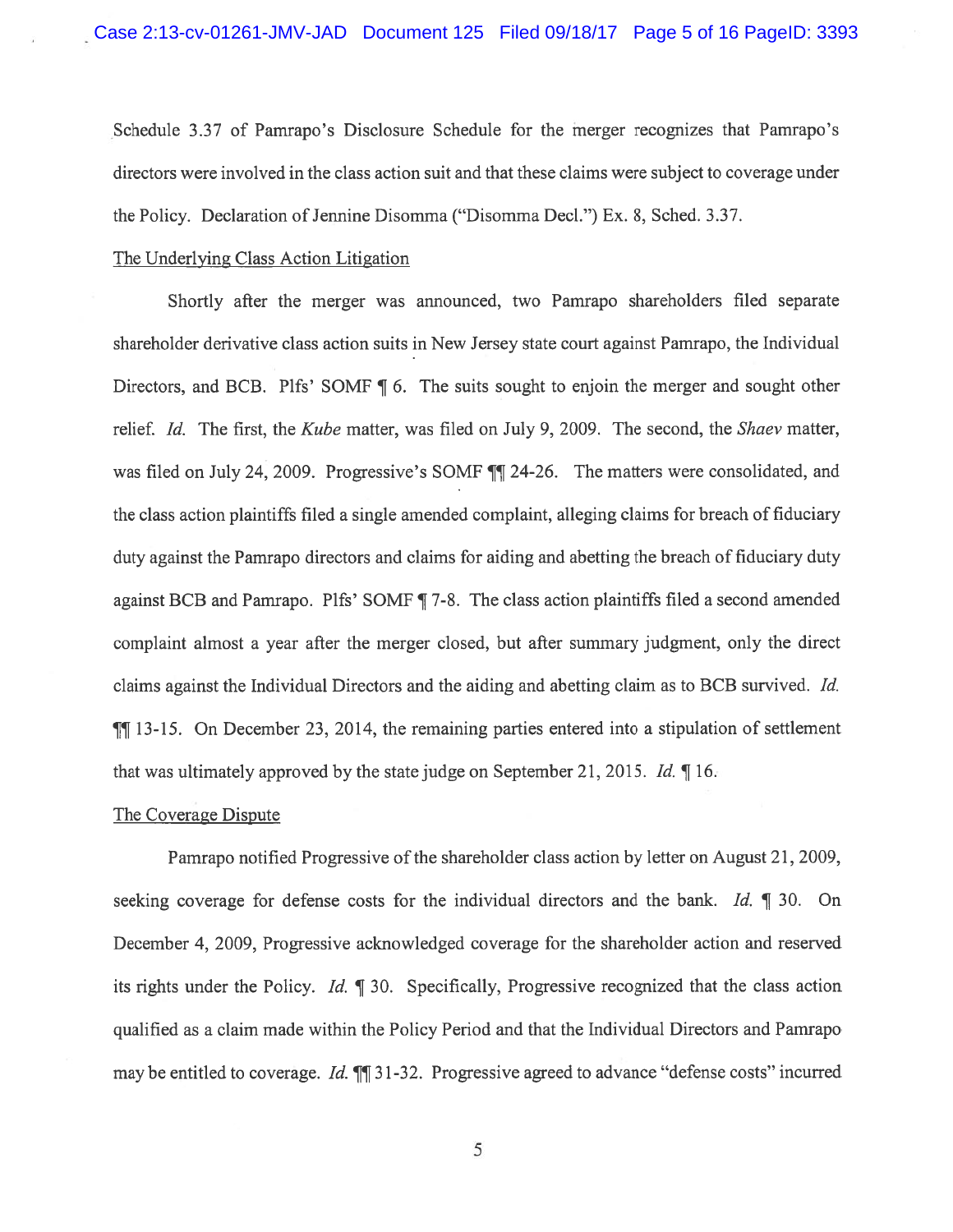on behalf of Pamrapo and its directors, subject to its reservation of rights, and after Pamrapo exhausted its \$125,000 retention. *Id.* ¶ 34. In addition, Progressive acknowledged potential coverage for Pamrapo to the extent that it was required to indemnify the Individual Directors, but also indicated that the directors may be entitled to indemnification from another source, which would trigger the "Other Insurance or Indemnification Provision." Progressive's SOMF ¶ 46.

Pamrapo indemnified the Individual Directors by paying their legal fees in connection with the shareholder litigation until June 6, 2010, when the merger closed. Plfs' SOMF  $\P$  36-37. In so doing, Pamrapo first satisfied the \$125,000 retention required under the Policy. Id.  $\parallel$  38. Progressive seems to believe that it did not have <sup>a</sup> duty to defend at this point. It claimed that Pamrapo, instead, had the duty to defend claims under the Policy. Progressive's SOMF  $\P$  5-6. However, subject to its reservation of rights, Progressive reimbursed Pamrapo for a portion of the defense costs. Progressive SOMF ¶ 33-34. Progressive made this partial payment to BCB following the merger. Plfs' SOMF | 49. Progressive Statement in Response to Plaintiffs' Statement of Undisputed Material Facts ¶ 49.

Through a. letter dated July 30, 2009, however, Progressive informed BCB that its indemnification coverage post-merger, was now "excess of [BCB's] indemnification obligation" and formally disclaimed coverage. Plfs' SOMF  $\P$  39-41. Progressive claimed that the Individual Directors were now entitled to indemnification from BCB, pursuan<sup>t</sup> to the Merger Agreement, and such indemnification triggered the "Other Insurance and Indemnification" provision of the Policy. BCB demanded paymen<sup>t</sup> from Progressive for defense costs incurred on behalf of the Individual Directors post-merger; Progressive refused to pay. *Id.*  $\P\P$  45-46. Consequently, BCB has paid for the post-merger defense costs related to the Individual Directors in the shareholder litigation. Id.  $\P$ 47.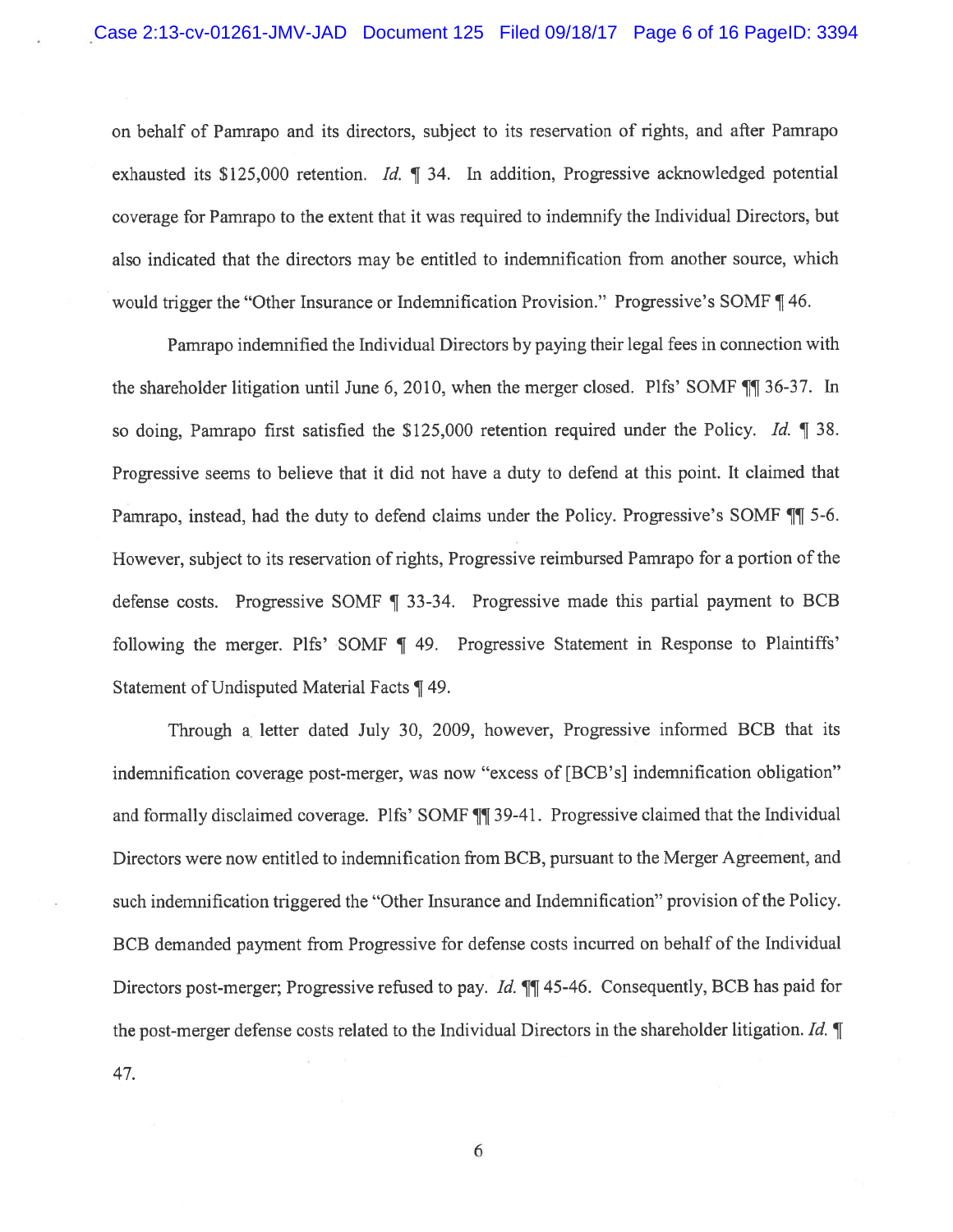### II. PROCEDURAL HISTORY

Plaintiffs initially filed this matter in New Jersey state court, and it was removed to this Court in March 2013.<sup>7</sup> D.E.1. Plaintiffs thereafter filed a First Amended Complaint on December 8, 2014, D.E. 59, to which Progressive filed an Answer, D.E. 90. As pertinent to the current motion, Plaintiffs made three claims against Progressive: declaratoryjudgment, breach of contract, and breach of the covenant of good faith and fair dealing. D.E. 59. Concerning the declaratory judgment claim, Plaintiffs seek <sup>a</sup> declaration of the rights and duties of Progressive under the Policy regarding coverage for the shareholder action. Id.

Plaintiffs filed the current motion seeking summary judgment as to their declaratory judgment claim. Plaintiffs specifically seek <sup>a</sup> declaration that BCB has the right to reimbursement from Progressive under the Pamrapo Policy for BCB's post-merger defense costs vis-ã-vis the Independent Directors. Relatedly, Plaintiffs seek <sup>a</sup> declaration that they are not barred from reimbursement by the "Other Insurance or Indemnification" provision of the Policy. Because this underlying dispute involves <sup>a</sup> merger pursuan<sup>t</sup> to the NJBCA, Plaintiffs contend that BCB, as the surviving entity, obtained all of the contractual rights and liabilities of Pamrapo. Plaintiffs argue that, therefore, it follows that BCB retained Pamrapo's Policy rights with Progressive, including Pamrapo's right to reimbursement. See generally P1. Br., D.E. 119.

 $\frac{7}{1}$  BCB also incurred its own costs related to the shareholder litigation because it was a named defendant. BCB had its own "claims-made" policy with Colonial American at the time of the merger. As <sup>a</sup> result, BCB brought coverage claims against Colonial America in this instant litigation regarding the reimbursement of its own defense costs but these claims were settled in 2015. Consequently, those costs are no longer at issue.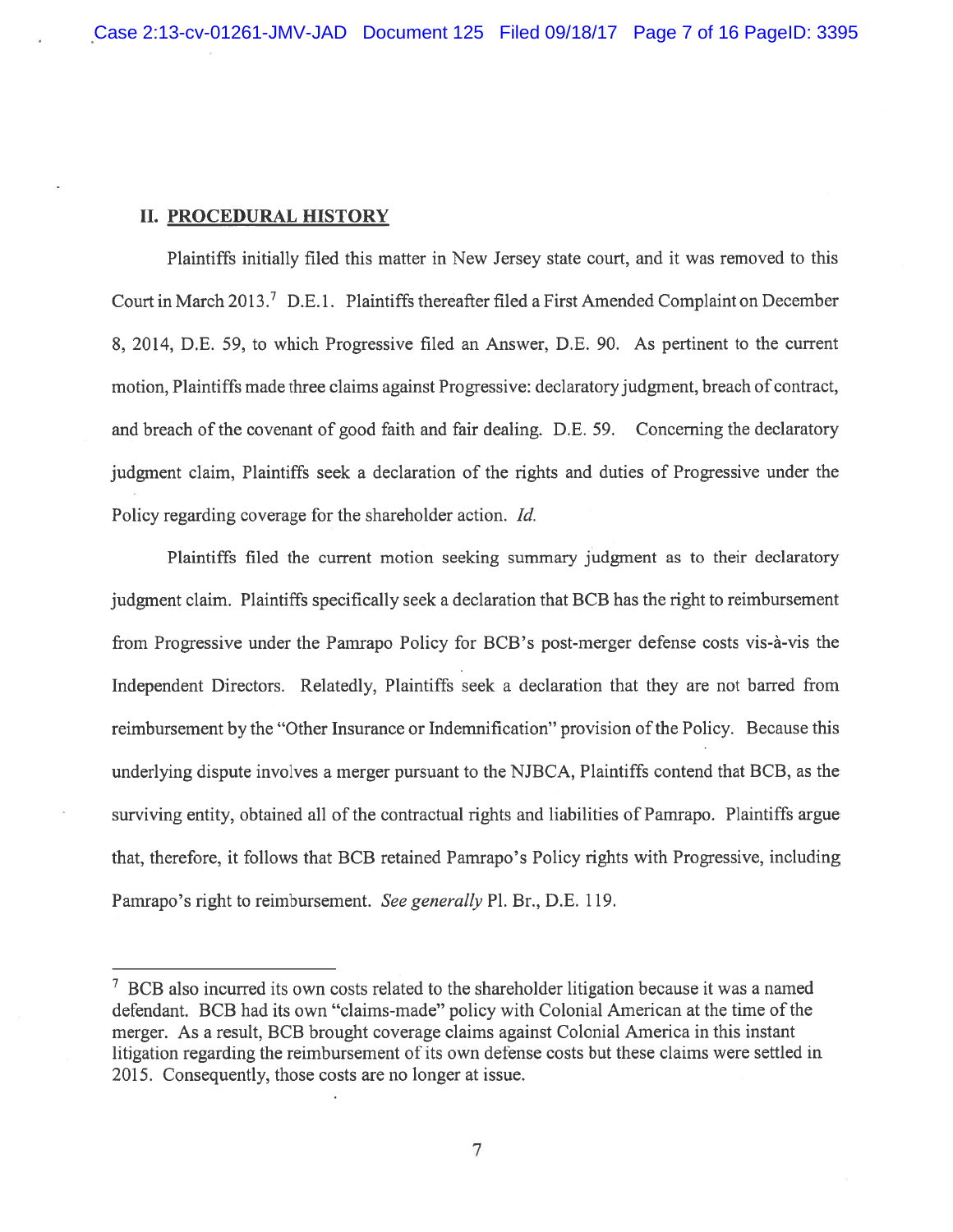Progressive filed <sup>a</sup> cross-motion for summary judgment as to all three counts. Progressive alleges that because  $BCB<sup>8</sup>$  is not a "Company" under the Policy, Progressive is not required to reimburse BCB for any post-merger defense costs. Progressive further asserts that the "Other Insurance or Indemnification" provision also bars the reimbursement sought by BCB. See generally Def. Br., D.E. 120.

## III. SUMMARY JUDGMENT STANDARD

<sup>A</sup> moving party is entitled to summary judgment where "the movant shows that there is no genuine dispute as to any material fact and the movant is entitled to judgment as <sup>a</sup> matter of law." fed. R. Civ. P. 56(a). <sup>A</sup> fact in dispute is material when it "might affect the outcome of the suit under the governing law" and is genuine "if the evidence is such that a reasonable jury could return a verdict for the nonmoving party." Anderson v. Liberty Lobby, Inc., 477 U.S. 242, 248 (1986). Disputes over irrelevant or unnecessary facts will not preclude granting <sup>a</sup> motion for summary judgment. Id. "In considering a motion for summary judgment, a district court may not make credibility determinations or engage in any weighing of the evidence; instead, the nonmoving party's evidence 'is to be believed and all justifiable inferences are to be drawn in his favor." Marino v. Indus. Crating Co., 358 F.3d 241, 247 (3d Cir. 2004) (quoting Anderson, 477 U.S. at 255)). <sup>A</sup> court's role in deciding <sup>a</sup> motion for summary judgment is not to evaluate the evidence and decide the truth of the matter but rather "to determine whether there is <sup>a</sup> genuine issue for trial." Anderson, 477 U.S. at 249.

<sup>\$</sup> Throughout its papers, Progressive continually refers to BCB as the "Uninsured Entity." Of course, the very issue before the Court is whether BCB is entitled to reimbursement pursuan<sup>t</sup> to the terms of Pamrapo's Policy with Progressive. The Court guesses that that Progressive believed that use of such a label  $-$  Uninsured Entity  $-$  was somehow beneficial or persuasive. Given the central issue in the case, the Court finds it to be presumptuous at best.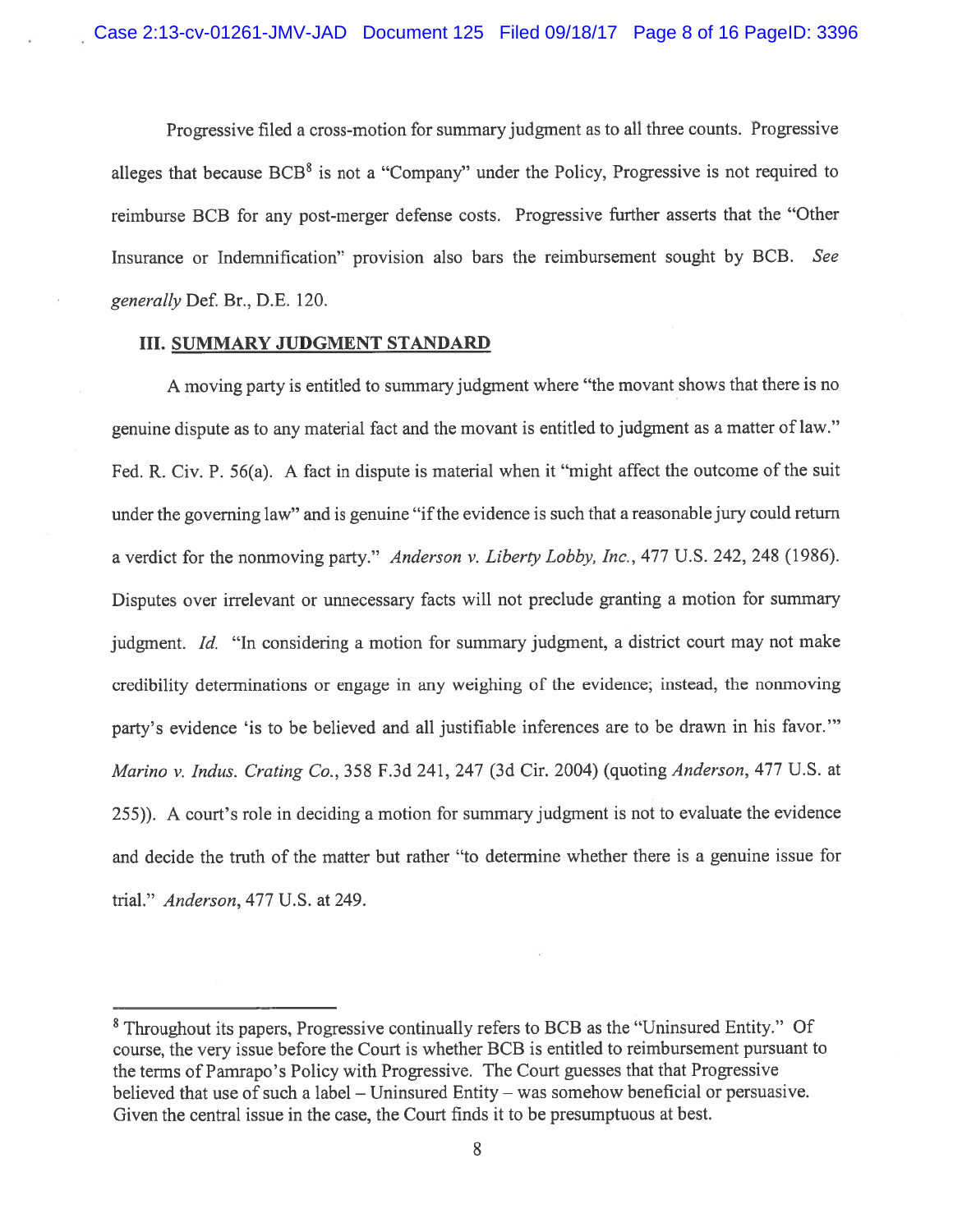A party moving for summary judgment has the initial burden of showing the basis for its motion and must demonstrate that there is an absence of <sup>a</sup> genuine issue of material fact. Celotex Corp. v. Catrett, 477 U.S. 317, 323 (1986). After the moving party adequately supports its motion, the burden shifts to the nonmoving party to "go beyond the pleadings and by [his] own affidavits, or by the depositions, answers to interrogatories, and admissions on file, designate specific facts showing that there is a genuine issue for trial." *Id.* at 324 (internal quotation marks omitted). To withstand <sup>a</sup> properly supported motion for summary judgment, the nonmoving party must identify specific facts and affirmative evidence that contradict the moving party. Anderson, 477 U.S. at 250. "[I]f the non-movant's evidence is merely 'colorable' or is 'not significantly probative,' the court may gran<sup>t</sup> summary judgment." Messa v. Omaha Prop. & Cas. Ins. Co., 122 F. Supp. 2d 523, 528 (D.N.J. 2000) (quoting Anderson, 477 U.S. at 249-50)).

Ultimately, there is "no genuine issue as to any material fact" if <sup>a</sup> party "fails to make <sup>a</sup> showing sufficient to establish the existence of an element essential to that party's case." Celotex Corp., 477 U.S. at 322. "If reasonable minds could differ as to the import of the evidence," however, summary judgment is not appropriate. See Anderson, 477 U.S. at 250-51.

### IV. DISCUSSION

The parties do not dispute that Pamrapo had <sup>a</sup> valid, "claims made" Policy with Progressive. Nor do they dispute that Pamrapo filed <sup>a</sup> timely claim and that it was entitled to coverage under the Policy. The parties, moreover, do not dispute that the Pamrapo and BCB merger was effected in accordance with the NJBCA, which has been referred to as <sup>a</sup> "statutory" merger.

Under the NJBCA, the surviving corporation of <sup>a</sup> merger in essence steps into the shoes of the merged entity for purposes of the merged entity's rights and liabilities. Specifically the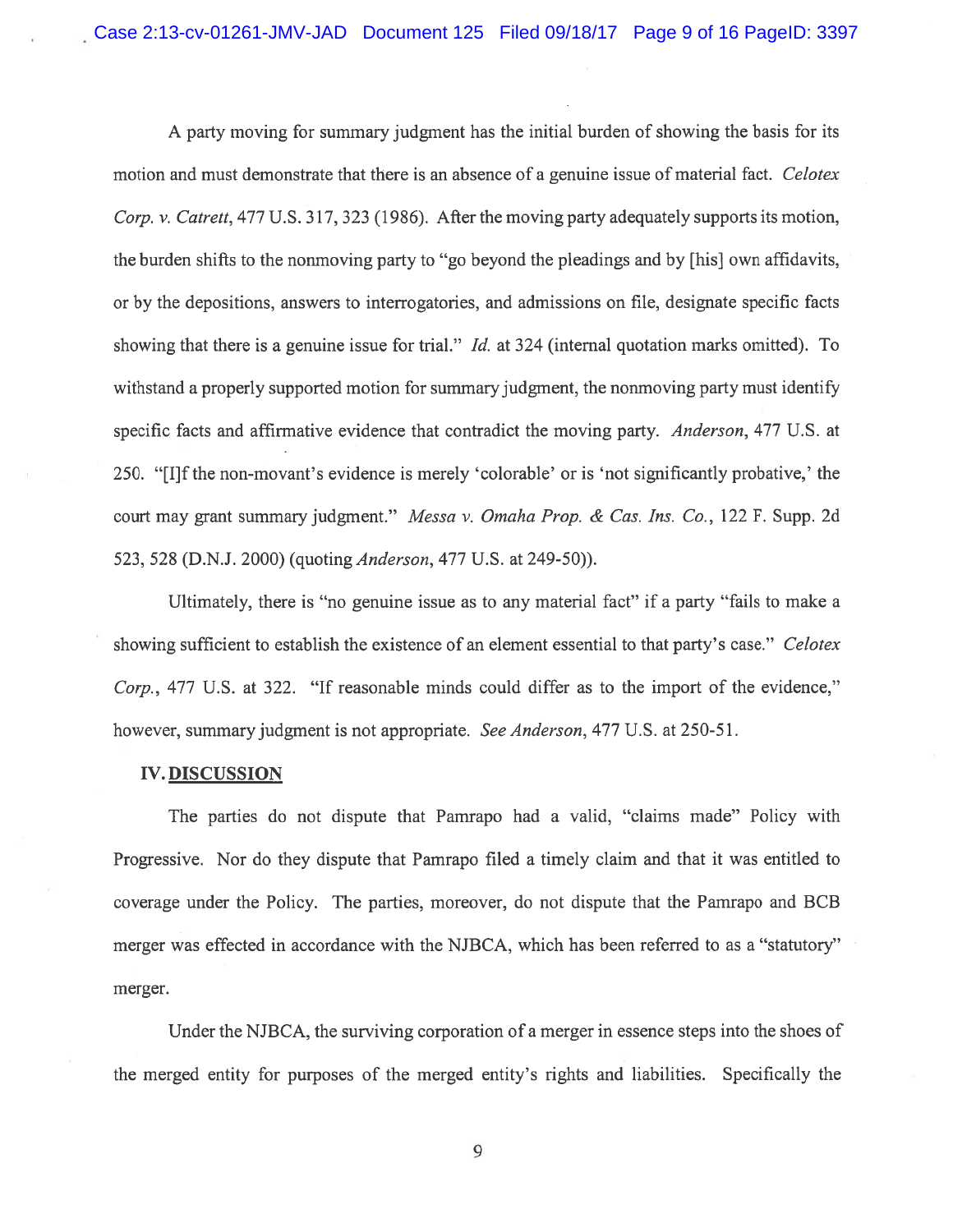surviving company "possess[es] all the rights, privileges, powers, [and] immunities... of each of the merging or consolidating corporations." N.J.S.A. § 14A:lO-6(c). In addition, the surviving corporation "shall be liable for all the obligations and liabilities of each of the corporations so merged." Id.  $\delta$  14A:10-6(e). In short, the surviving company takes the good and the bad, *i.e.* the right and liabilities, of the entity that merged with it. Thus, all real and personal property of the merged entity is automatically vested in the surviving company and the merged entity ceases to exist. *Id.* § 14A:10-6(b); (d). Pamrapo's rights and liabilities, therefore, became BCB's rights and liabilities as <sup>a</sup> result of the merger. See, e.g., DBA Distribution Servs., Inc. v. All Source freight Sols., Inc., No. 11-3901, <sup>2012</sup> WL \$45929, at \*4 (D.N.J. Mar. 13, 2012) (act of merger caused transfer of agreement to surviving entity by operation of law); NovaSeptum AB v. Amesil, Inc., No. 05-5175, 2010 WL 5620906, at \*2 n.2 (D.N.J. Dec. 29, 2010) (finding that surviving entity had standing to enforce consent order of merged entity); see also Tordella v. Infoshare, Inc., No. A-1038-13T2, 2014 WL 8844678, at \*8 (N.J. App. Div. May 19, 2015) (stating that in a statutory merger "all of the liabilities of a former corporation attach to the surviving corporation").

The NJBCA does not exclude insurance policies of the entity that merged into the surviving entity. See fed. Ins. Co. ex rel Associated Aviation Undenvriters v. Purex Indus., Inc., 972 F. Supp. 872, \$90 (D.N.J. 1997) ("Assuming for the sake of argument, however, that Purex is the surviving corporation of a merger transaction, it is true as a matter of law that the insurance policy previously owned by Airwork would have transferred to Purex along with the other assets involved in the transaction, absent a specific provision in the policy to the contrary."); *Brunswick Corp.* v. St. Paul Fire & Marine Ins. Co., 509 F. Supp. 750, 752-53 (E.D. Pa. 1981) (concluding that under substantially similar law, the surviving company "simply stands in the same position as that occupied by the merger corporation prior to the merger" despite the existence of <sup>a</sup> general anti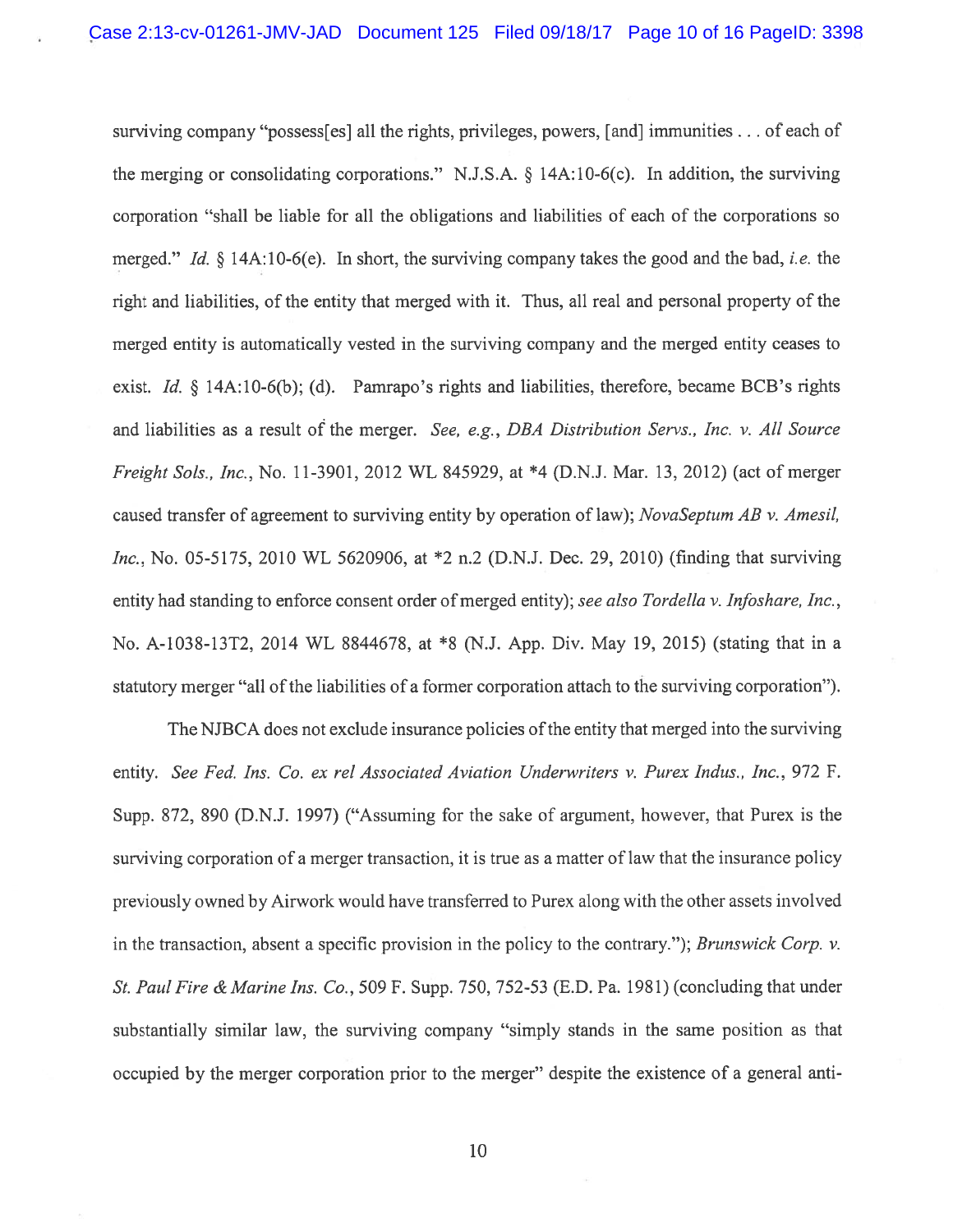assignment clause in insurance policy). Therefore, by operation of law, Pamrapo's Policy from Progressive was transferred to BCB when the statutory merger was consummated.

Progressive ignores this clear statutory construct by arguing that it is not required to reimburse the Individual Directors post-merger because BCB is not the "Company" as defined by the Policy. P1. Br. at 16. But the fact that BCB is not encompassed by the definition of Company under the Policy is overcome by the legal effect of the NJBCA. As recognized by Progressive, Pamrapo's Policy required Progressive to reimburse Pamrapo for defense costs that its Individual Directors incurred in the shareholder litigation. Plfs' SOMF ¶¶ 30-34; Progressive Statement in Response to Plaintiffs' Statement of Undisputed Material Facts ¶ 49. Through the statutory merger, the Policy and the rights under the Policy transferred to BCB such that BCB is now effectively the insured. N.J.S.A. § 14A:10-6. At a minimum, BCB is entitled to the same coverage that Pamrapo was entitled to under the Policy. Therefore, as was the case before the merger, Progressive, after the merger, was obligated to cover defense costs for the Individual Directors.

Progressive, for the most part, does not address the NJBCA or its legal effect. Instead, it discusses many of the Policy's provisions, including the anti-assignment provision. As noted, the anti-assignment provision concerned assignments during the Policy Period and was silent as to those that occurred later. While not binding on this Court, Lime Tree Associates, LLC v. Burlington Insurance Company, is instructive on this issue. No. 13-6017, 2014 WL 6685414 (D.N.J. Nov. 25, 2014).

In Lime Tree, Burlington Insurance Company ("Burlington") issued Lime Tree Associates <sup>a</sup> general liability insurance policy. During the policy period, Lime Tree Associates filed <sup>a</sup> claim for coverage after an event occurred on its property. *Id.* at  $*1$ . After the policy expired, Lime Tree Associates merged into Lime Tree LLC pursuan<sup>t</sup> to the New Jersey Uniform Partnership Act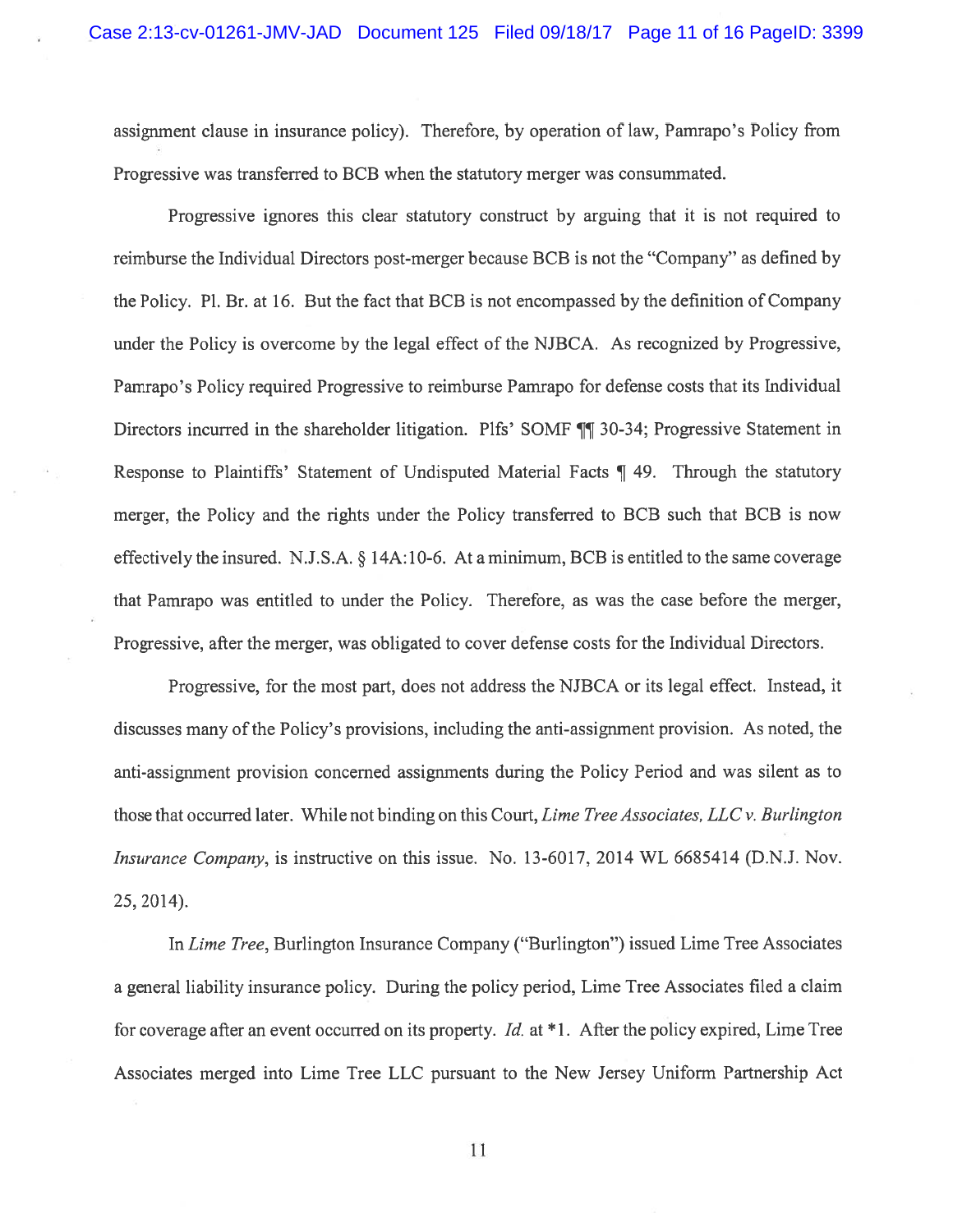("NJUPA"). Id. at  $*2$ . Much like Progressive here, Burlington denied coverage to Lime Tree LLC after the merger because Lime Tree LLC did not meet the definition of insured under the insurance policy. Burlington argued that despite the effect of the statutory merger, the policy language controlled coverage. Id. at  $*3$ . In support of its argument, Burlington relied upon two provisions in the policy: the anti-assignment clause and the new entities exclusion. Id. The former prevented the insured from assigning its rights under the policy without Burlington's written consent; the latter excluded coverage, in certain circumstances, for the insured if the insured formed <sup>a</sup> new entity. Id.

Judge Hayden rejected Burlington's argument, relying on the reasoning of *Purex Indus.*, Inc., DBA Distribution Servs., Inc., and Segal v. Greater Valley Terminal Corp., 83 N.J. Super. 120 (App. Div. 1964), among others. Id. at \*4-6. First, she recognized that in a statutory merger under the NJUPA, the surviving entity is automatically vested with all property and debts of the merged business entities. Id. at  $*4$ . Next, Judge Hayden concluded that in order to prevent such <sup>a</sup> statutory transfer of rights there must be explicit contractual language preventing the transfer. See id. at \*3 ("[T]he exclusionary language must have anticipated such a transfer and purposefully prevented it."). Burlington's policy with Lime Tree Associates did not contain the necessary exclusionary language. A general anti-assignment clause did not suffice. *Id.* at  $*$ 5. Moreover, the new entity exclusion did not apply because the new entity, Lime Tree LLC, was merely "a continuation of Lime Tree Associates[,]" the insured. Id. Consequently, because the Lime Tree merger caused all rights and benefits under the policy to be transferred to Lime Tree LLC, Burlington could not disclaim coverage. *Id.* at \*4.

Judge Hayden also discussed the purpose of an anti-assignment provision: "The rationale for no assignment clauses is simple and pragmatic: the clause protects insurers from the unforeseen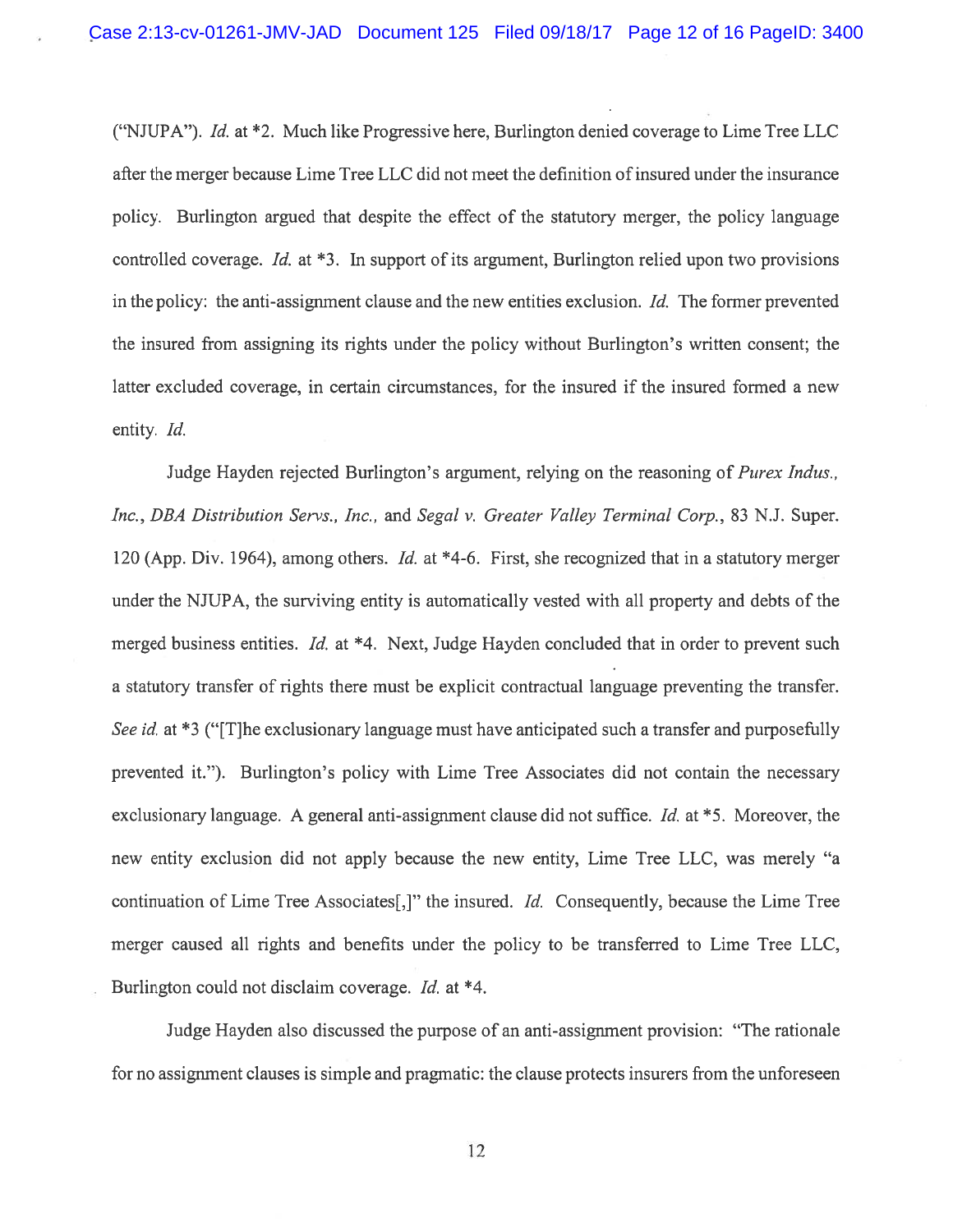risks by requiring the insurer's approva<sup>l</sup> prior to transfer." Id. at \*6. Judge Hayden found, however, that "the need for such protection abates entirely when the transfer or assignment occurs *after* the event giving rise to coverage because by that time the risk is no longer unforeseen." Id. (emphasis added) (citing Purex, <sup>972</sup> F. Supp. at 889; <sup>3</sup> Couch on Insurance § 35.8). Finally, Judge Hayden determined that her ruling was in accord with New Jersey law regarding insurance contract interpretation, specifically requiring courts to construe <sup>a</sup> policy consistent with the reasonable expectation of the insureds when the policy language was not sufficiently clear. Id. (citing Sparks v. St. Paul Ins. Co., 100 N.J. 325, 495 (N.J. 1985)).

As noted, the Court finds the decision and reasoning of Lime Tree to be persuasive. Although Lime Tree dealt with <sup>a</sup> merger under the NJUPA, <sup>a</sup> statutory merger under the NJBCA results in a virtually identical outcome concerning the rights and liabilities of the surviving entity. Compare N.J.S.A.  $\P$ 42:1A-46(g), with N.J.S.A. § 14A:10-6(c). Accordingly, this Court concludes an insurance contract must contain specific exclusionary language to preven<sup>t</sup> <sup>a</sup> transfer of rights to the surviving entity under the NJBCA. In this instance, the Policy does not contain the necessary, specific exclusionary language. In fact, the Policy does not contain any explicit exclusionary language as to the effect of <sup>a</sup> post-Policy merger or assignment. As to Progressive's repeated arguments that such an interpretation will deprive it of the benefit of its bargain and force it to incur unforeseen risks, the Court likewise agrees with the cogen<sup>t</sup> reasoning of Lime Tree concerning assignments or transfers that occur after the insured event, as is the case here. Pamrapo made <sup>a</sup> valid claim covered by the Policy within the Policy Period; the merger with BCB did not occur until well after the Policy Period expired.

Moreover, the majority of the cases that Progressive cites to suppor<sup>t</sup> its argumen<sup>t</sup> address the results of an asset purchase agreement, not <sup>a</sup> statutory merger. See Progressive Br. at 18-19.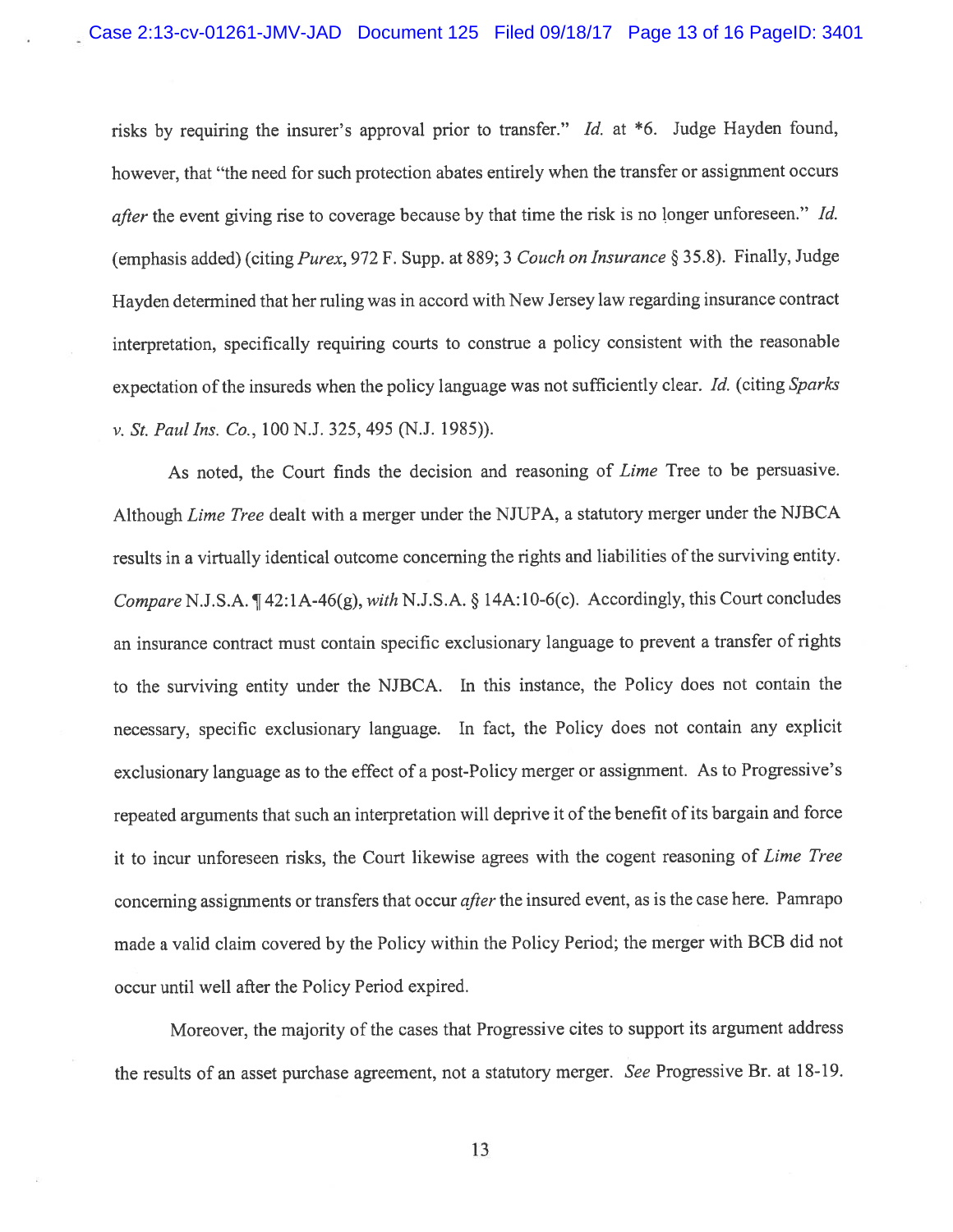There are material differences between a statutory merger and an asset purchase. See, e.g., Dep't of Tranp. v. PSC Res., Inc., 175 N.J. Super. 447, 453 (App. Div. 1980) (explaining that "[c]orporate successor liability is dependent upon the structure of the corporate acquisition"). Most importantly for purposes of the current motions, is the fact that N.J.S.A. § 14A:10-6 does not apply to asset purchase deals. The cases that Progressive relies on were not dealing with <sup>a</sup> statutory transfer of rights and liabilities. In addition, the general rule regarding corporate liability after an asset purchase is that the successor entity does not retain the assets and liabilities of the selling company (unless they were provided for in the purchase agreement). Mettinger v. Globe Slicing Mach. Co., Inc., 153 N.J. 371, 380 (1998). Of course, the NJBCA says the opposite. Consequently, Progressive's cases are inapposite. Accordingly, the Court does not agree with Progressive's argument that the definition of "Company" under the policy precludes BCB's recovery.<sup>9</sup>

Progressive also claims that the "Other Insurance or Indemnification" provision in the Policy entitles it to relief. Progressive relies on the Policy language that indicates loss and defense costs payable under the Policy "shall be excess to . . . indemnification to which an Insured is entitled from any entity other than the Company." Progressive asserts that because BCB is contractually bound to provide indemnification pursuan<sup>t</sup> the Merger Agreement, the provision controls. Progressive makes several arguments in suppor<sup>t</sup> of its position. The Court finds none of them persuasive.

<sup>&</sup>lt;sup>9</sup> Progressive also maintains that requiring it to cover defenses costs post-merger is improper because it would provide BCB with more coverage than Pamrapo was entitled to receive. But paying defense costs to the Individual Directors does not exceed the coverage that Pamrapo paid to receive under the Policy. BCB is simply seeking to continue the coverage that Progressive already recognized it was required to provide under the Policy and partially paid. Indeed, adopting Progressive's position would result in <sup>a</sup> windfall to Progressive as Pamrapo paid its premiums for such coverage.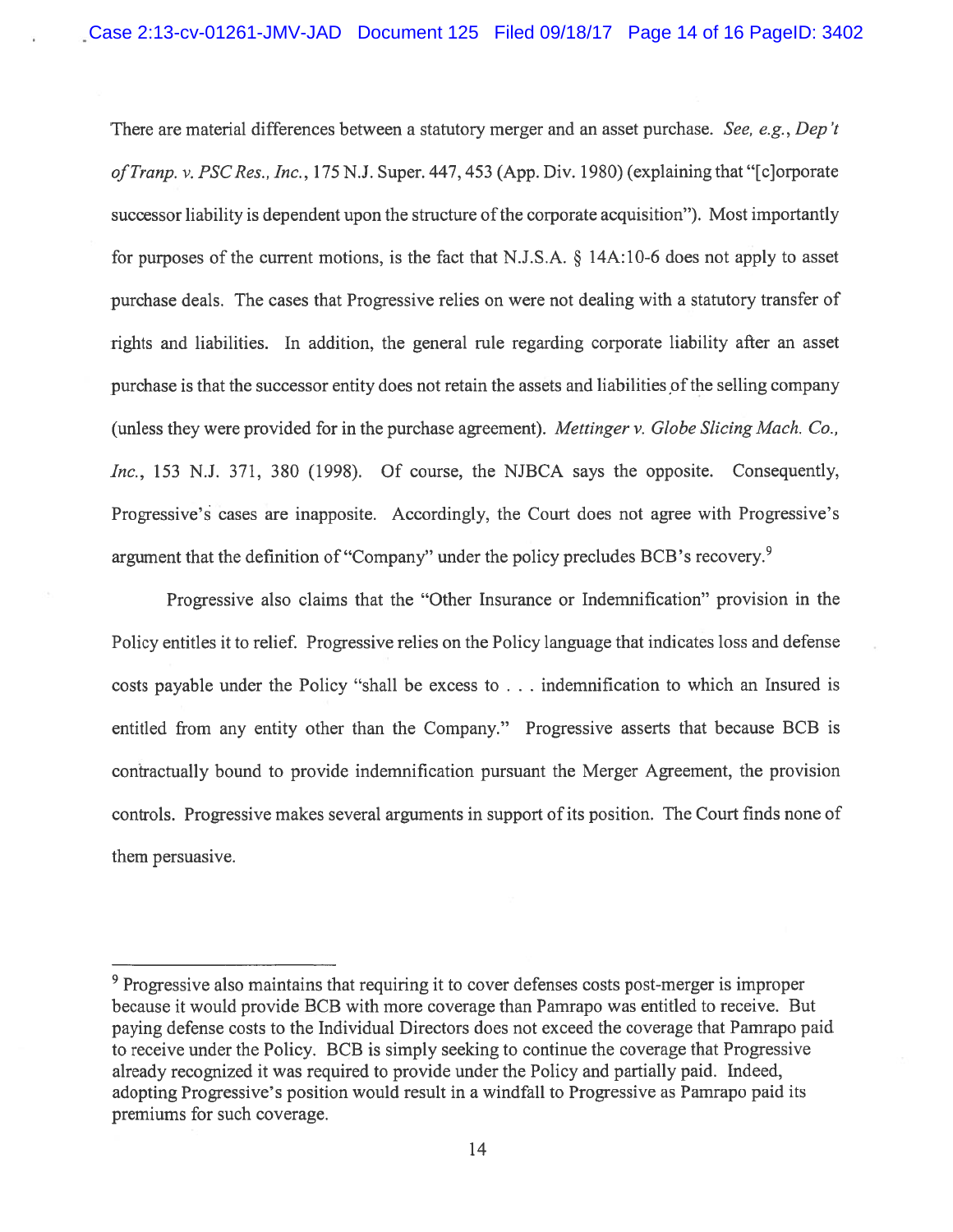Progressive's asserts that Pamrapo could have negotiated different indemnification terms in the Merger Agreement so that it would not have had to indemnify the Individual Directors. Def. Br. at 27. This argumen<sup>t</sup> misses the mark because it ignores the effect of the NJBCA. As discussed, BCB assumed all of Pamrapo's rights and liabilities pursuan<sup>t</sup> to the statutory merger. One such liability was Pamrapo's obligation to indemnify its officers and directors, as set forth in Pamrapo's Certificate of Incorporation. Steinberg Decl. Ex. 13. Thus, even if the Merger Agreement did not contain an indemnification provision, BCB was nevertheless bound to indemnify the Individual Directors due to the statutory merger.

More fundamentally, Progressive's position ignores the effect of the statutory merger. Progressive's argumen<sup>t</sup> concerning the "Company" in the "Other Insurance or Indemnification" provision is essentially the same as Progressive's earlier assertion concerning the "Company" and coverage in the first instance. The Court has already rejected this argumen<sup>t</sup> for the reasons stated. It would certainly be an untenable result if the definition of "Company" did not prevent BCB from obtaining Pamrapo's rights under the Policy but nevertheless precluded BCB from recovery pursuan<sup>t</sup> to the "Other Insurance or Indemnification" provision.

Finally, Progressive also takes issue with Plaintiffs' argumen<sup>t</sup> that in making paymen<sup>t</sup> to BCB for pre-merger defense costs, Progressive conceded that BCB is now Pamrapo for purposes of the Policy. Def. Br. at 21-22. As noted, following the merger, Progressive sent BCB a payment due to Pamrapo under the Policy. Progressive provides no legal authority to suppor<sup>t</sup> its position that the partial paymen<sup>t</sup> should not be construed as <sup>a</sup> concession or admission. Instead, Progressive's paymen<sup>t</sup> reflects the reality of the statutory merger - it could only send the paymen<sup>t</sup> to BCB as BCB had acquired all the rights and liabilities of Pamrapo through the merger and Pamrapo thereafter ceased to exist.